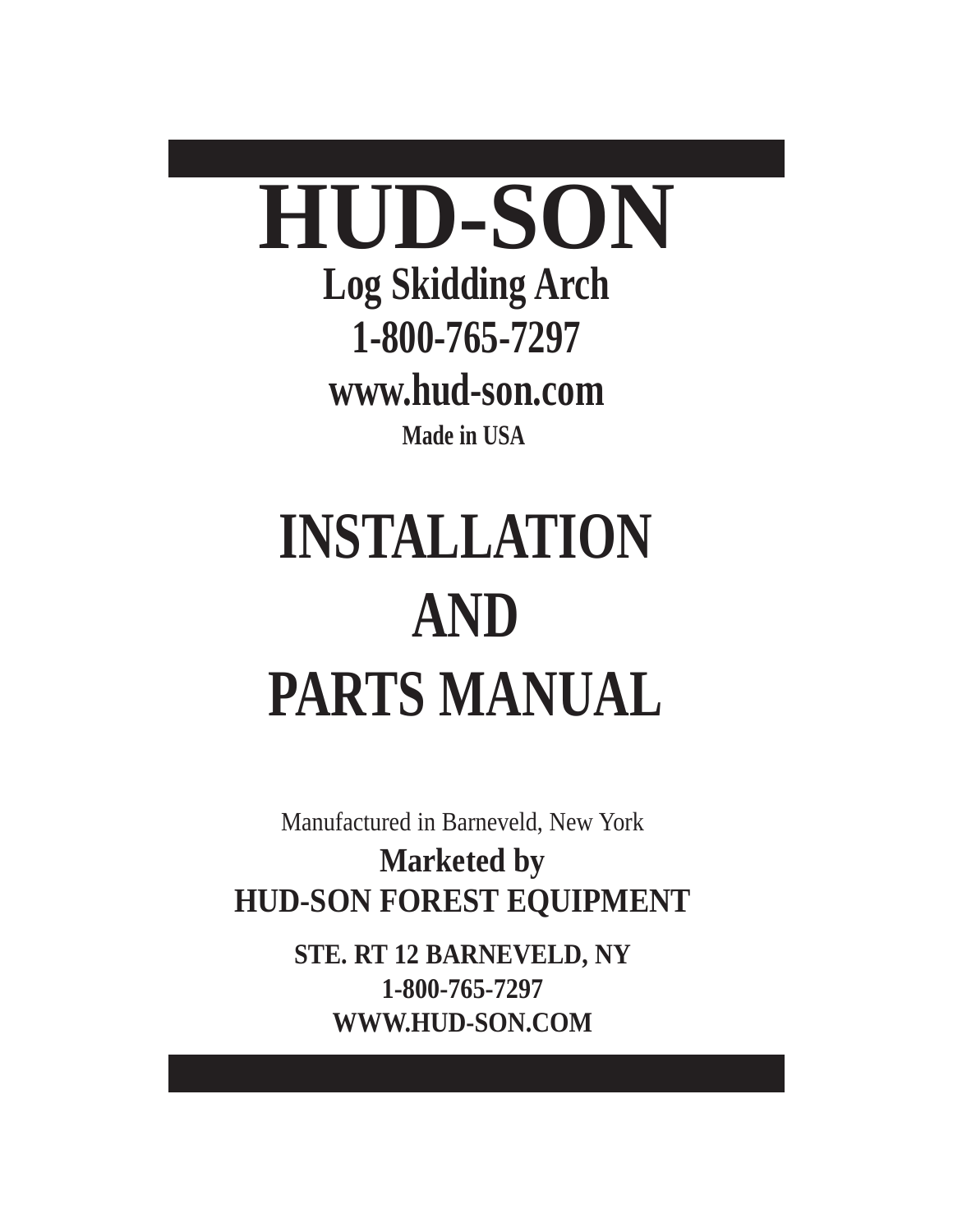## 1.800.765.7297 • WWW.HUD-SON.COM

# CONGRATULATIONS!

You have wisely selected the HUD-SON Log Skidding Arch that is Capturing the Market With Unmatched Quality & Value. Always use caution and do not overload the capacity of the tow vehicle. When on an incline always go straight up and straight down not side to side.

Using the arch makes a tractor or ATV an even more useful tool. By backing up to or by straddling the log the log can be pulled up or suspended by using the winch to pull in or raise. Never tow or cable, use the chain supplied to hold log while dragging.  $P$  be p<br>Dle, us<br> $\bigwedge$ 

On the adjustable model there is a  $\sum$  shaped holder to keep the log in place while moving forward or back to compensate for log length. Very minimum assembly required.

| <b>ITEM#</b>                                                                                                   | <b>PART#</b>                                                                                                                               | <b>DESCRIPTION</b>                                                                                                                                                                                                                                                           | QTY.                                                                    |
|----------------------------------------------------------------------------------------------------------------|--------------------------------------------------------------------------------------------------------------------------------------------|------------------------------------------------------------------------------------------------------------------------------------------------------------------------------------------------------------------------------------------------------------------------------|-------------------------------------------------------------------------|
| 1<br>$\overline{2}$<br>3<br>$\overline{\mathbf{4}}$<br>5<br>6<br>$\overline{7}$<br>8<br>$\boldsymbol{9}$<br>10 | $ATV-AA-001$<br><b>ATV-AA-002</b><br>$ATV-AA-003$<br><b>DBL800A</b><br>4-150-02-00<br>3H350<br>JDHNY-2<br>tire lug nut<br>13365<br>1136316 | <b>ATV-ARCH-A-FRAME</b><br><b>Tougue ASSEMBLY</b><br><b>ADJUSTABLE ARCH ASSEMBLY</b><br><b>WINCH</b><br>4 1/2" HUB<br><b>LOAD START TIRE - 205/65-10</b><br>5/16"X48" GRADE 30 CHAIN W/2-J-62<br><b>HUB LUG NUT-PURCHASED W/HUB</b><br>HCS 3/4-10X3Z5<br><b>FHN 3/4-10Z5</b> | 1<br>1<br>1<br>1<br>$\overline{2}$<br>$\mathbf{2}$<br>1<br>10<br>1<br>1 |
| 11                                                                                                             | <b>PV685-16</b>                                                                                                                            | LOG TONG-16"                                                                                                                                                                                                                                                                 | $\mathbf{1}$                                                            |

| <b>ITEMS NOT SHOWN ON MODEL</b> |                |                                      |            |  |
|---------------------------------|----------------|--------------------------------------|------------|--|
| <b>ITEM#</b>                    | PART#          | <b>DESCRIPTION</b>                   | OTY.       |  |
| N/A<br>N/A                      | 45504<br>43401 | $5/32$ " CABLE<br><b>CABLE CLAMP</b> | 4 ft.<br>↑ |  |

#### 1.800.765.7297 • WWW.HUD-SON.COM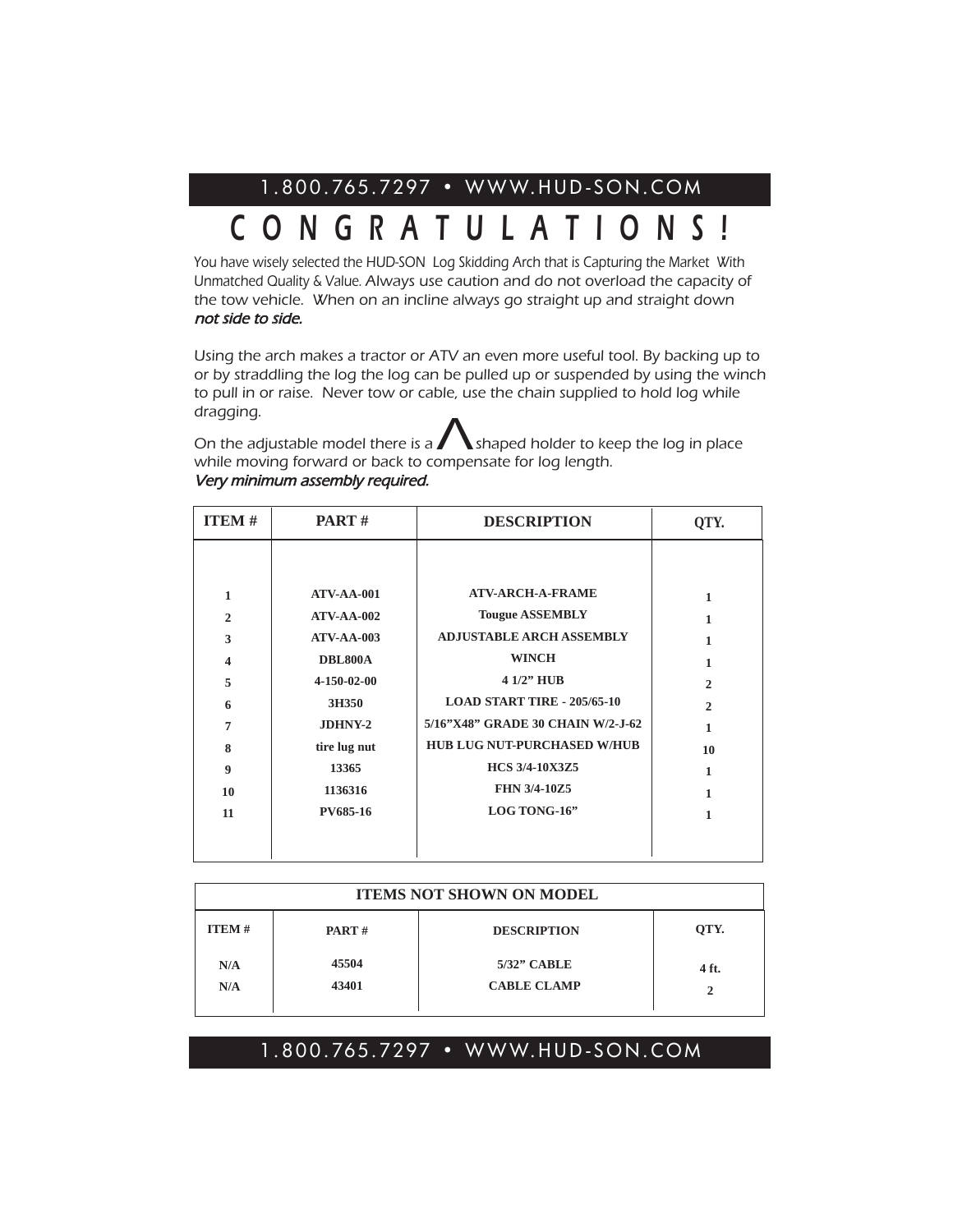#### 1.800.765.7297 • WWW.HUD-SON.COM



Use the winch and log tong to lift so that you can wrap the chain around the log. Once chain is secure around log - lower the winch so all the weight of the log is on the chain.

Front of log rises first. Load log into front center when lifting the winch. The rest of the log rises off ground.

Do NOT drag log. Load with CAUTION.

Weight Capacity - 800 lb. max.

Use chain as main support not log tong.

Minimal assembly required.

#### 1.800.765.7297 • WWW.HUD-SON.COM